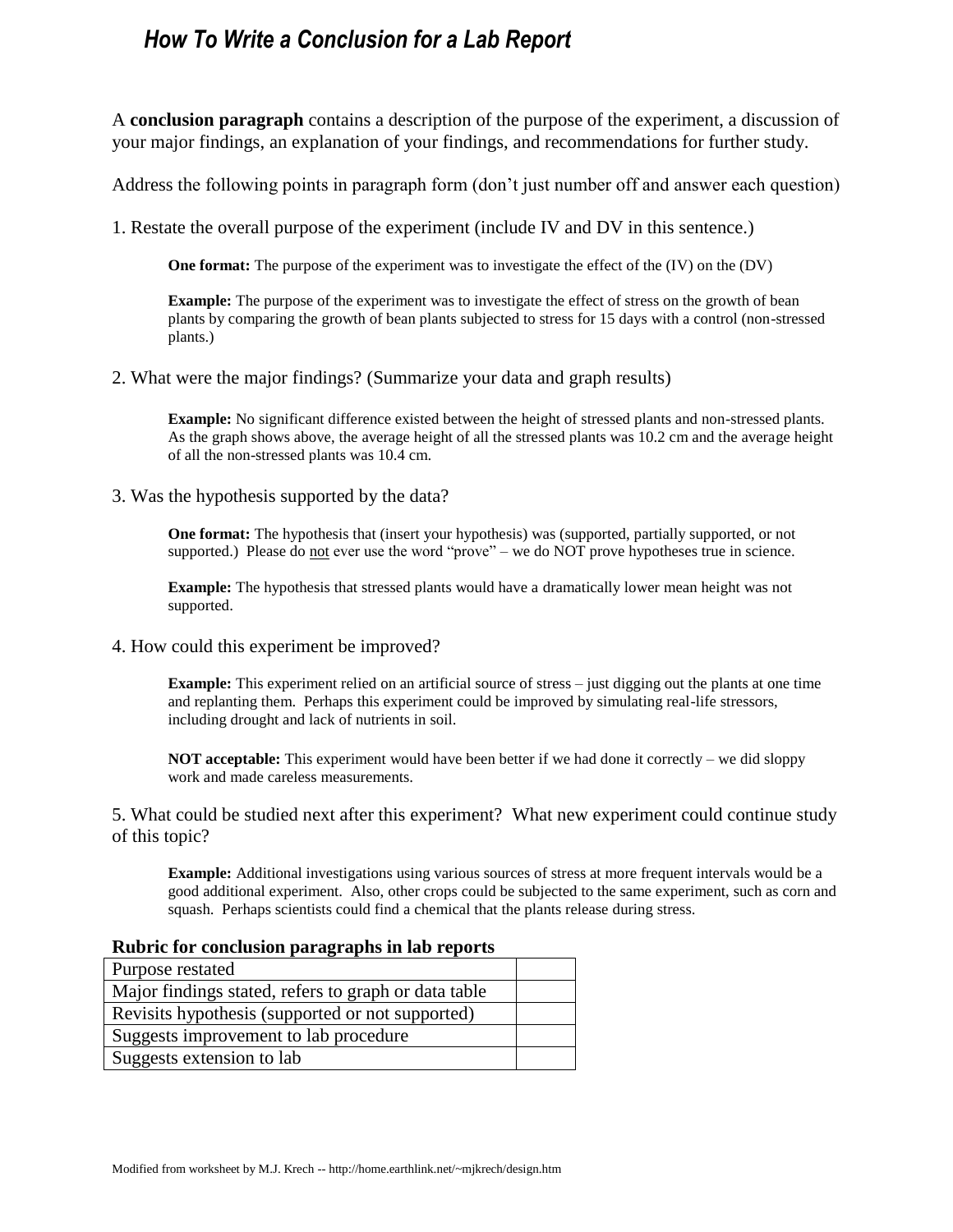Name:

Period :

## Sample conclusion paragraph

*Experiment:* Mr. Bleier is trying to create the best environment for his fish in his aquarium. He wants to figure out the relationship between the water's temperature and the amount of oxygen dissolved in it (fish need enough oxygen to breathe through their gills in the water).

He sets up an experiment where he uses ice and a hot plate to make different temperatures of water, then measures the amount of dissolved oxygen present in the sample (with a chemical set). **Hypothesis:** Oxygen levels will increase in warmer temperature water.



# Temperature vs. Dissolved Oxygen

#### **Conclusion paragraph:**

Title:

The purpose of this experiment was to see the effect of changing water temperature on the amount of dissolved oxygen that it carries **(1)**. As the graph shows above, the coldest temperature water had the most oxygen in it – about 6.50 mg / L at  $5^{\circ}$ C. The warmest temperature water had the least oxygen in it – and the trend seems to be linear – as the temperature increases, the amount of available oxygen decreases **(2)**. This data contradicts my original hypothesis **(3)**. In this lab, we had trouble maintaining a temperature long enough to test it accurately (the water would warm up as we went through the oxygen testing procedure). Perhaps future tests could be done more quickly to prevent temperature swings **(4)**. Future experiments could test for other factors that affect oxygen levels in water – maybe adding plants to the aquarium could affect oxygen levels (when they make oxygen in photosynthesis) **(5).**

| Purpose restated                                     |  |
|------------------------------------------------------|--|
| Major findings stated, refers to graph or data table |  |
| Revisits hypothesis (supported or not supported)     |  |
| Suggests improvement to lab procedure                |  |
| Suggests extension to lab                            |  |

Modified from worksheet by M.J. Krech -- http://home.earthlink.net/~mjkrech/design.htm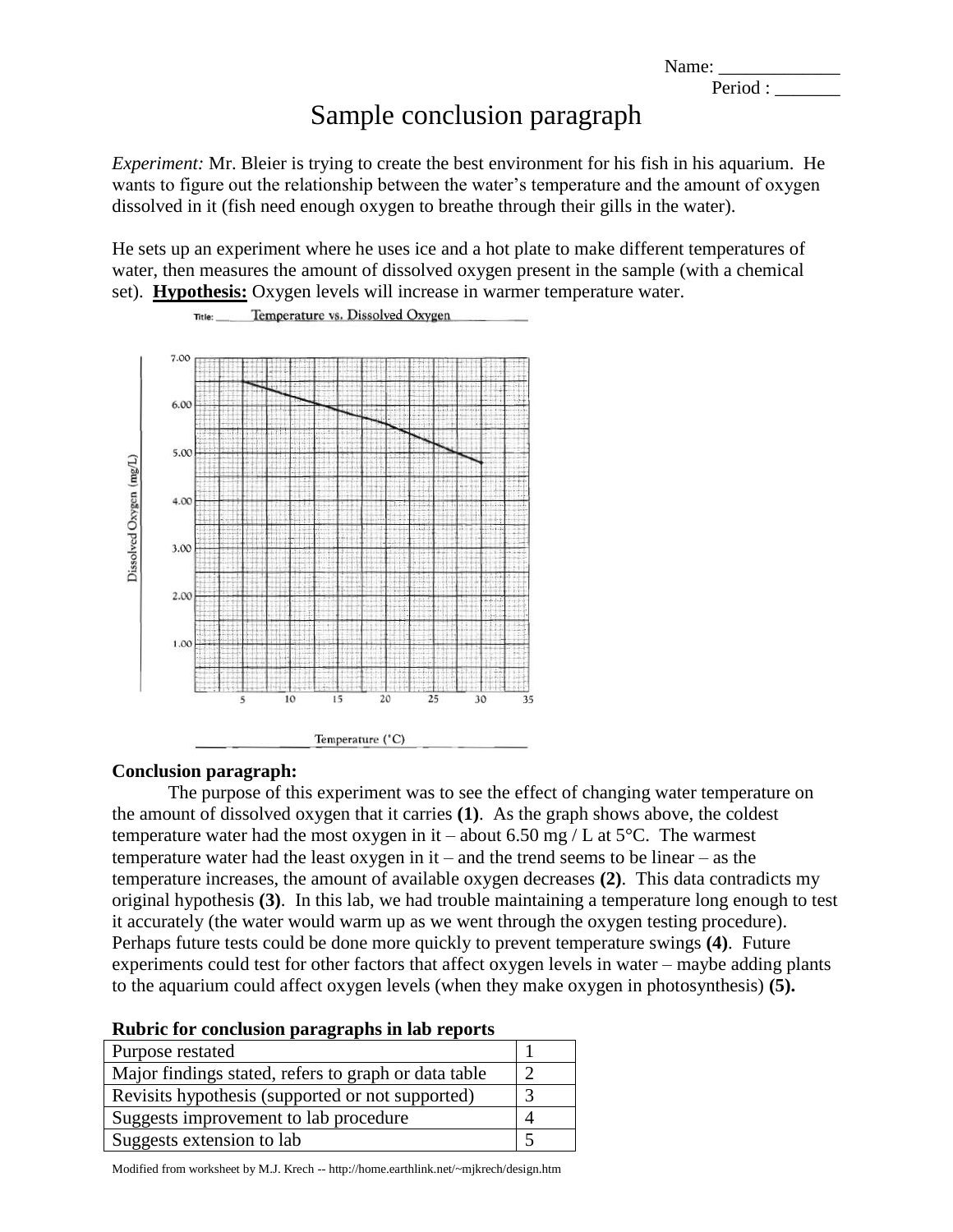| Name: |  |
|-------|--|
|-------|--|

## Period :

## Practice writing conclusion paragraphs

**Directions:** Write conclusion paragraphs for each of the following experiments. When you are finished, have a partner evaluate your conclusion by using the rubric below.

| Purpose restated                                     |  |
|------------------------------------------------------|--|
| Major findings stated, refers to graph or data table |  |
| Revisits hypothesis (supported or not supported)     |  |
| Suggests improvement to lab procedure                |  |
| Suggests extension to lab                            |  |

1. Hypothesis: If the temperature is increased, then the average number of seeds that germinate will increase.



Results Sentence: As the temperature increased, the number of seed that germinated increased, but above 25°C the number of seed that germinated decreased.

Temperature of environment (°C) **Conclusion Paragraph:**